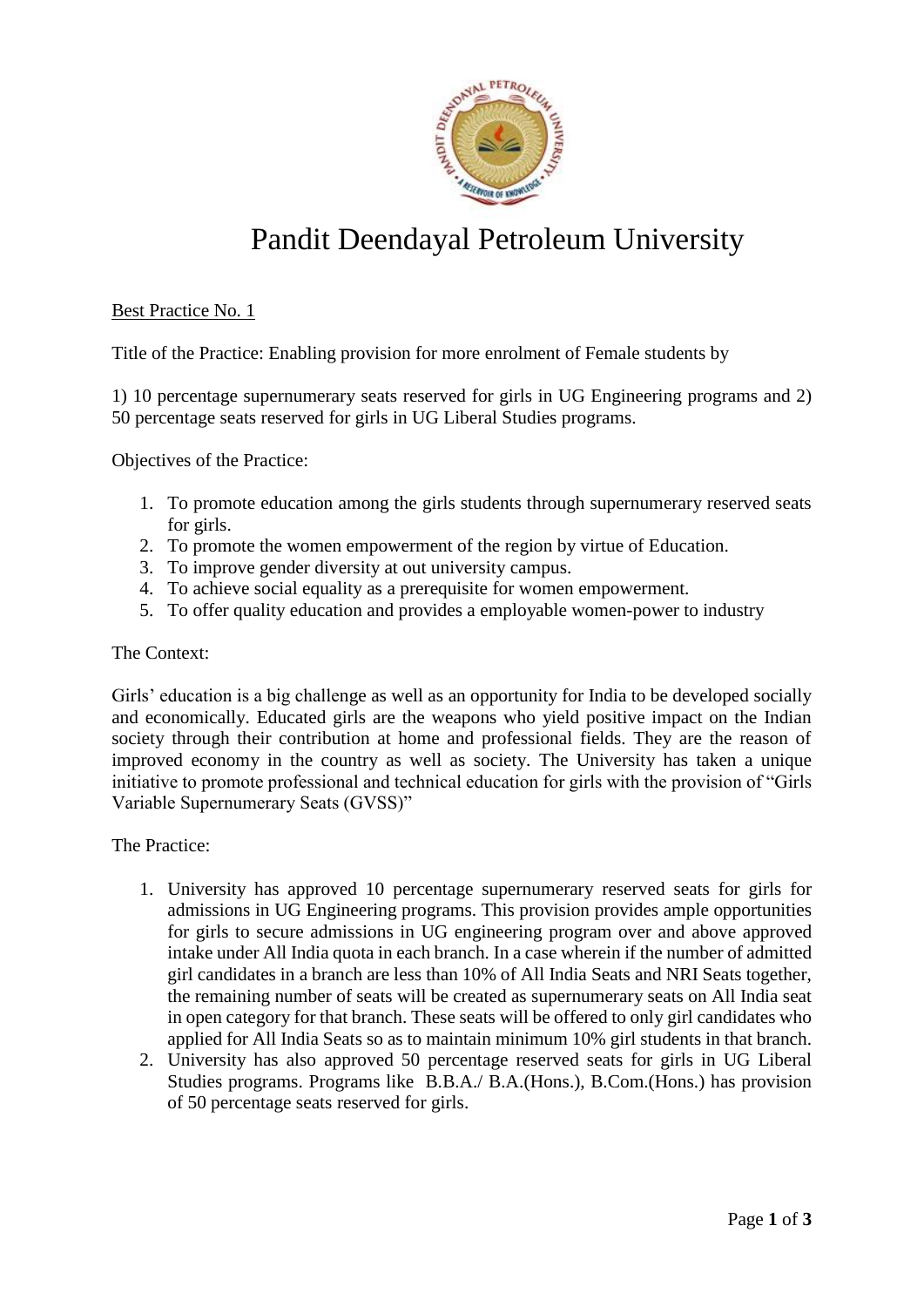Evidence of Success:

- 1. 25 percent girls enrolment at our University.
- 2. More than 50 percent girls enrolment in Liberal Studies UG programme.

## Problems Encountered and Resources Required

1. Girls student are more inclined towards soft branch like computer, ICT, BA, BBA etc. Hence the enrolment of girls in core engineering branches like mechanical, civil, electrical engineering is challenging.

## Best Practice No. 2

Title of the Practice: Innovation and Incubation Cell

Objectives of the Practice:

- 1. To nurture culture of innovation at campus.
- 2. Helping idea to translate into reality and upgrade them to the level of commercial value.
- 3. To create startup ecosystem at campus.
- 4. To inculcate a culture of innovation driven entrepreneurship in the students of university the state.
- 5. To promote new technology/ knowledge/ innovation based startups.
- 6. To build a vibrant startup ecosystem, by establishing a network between academia, financial institutions, industries, and other institutes.

#### The Context:

India needs young graduates with creative thinking to develop and manufacture new products to address the challenges faced by the industry and society. In order to mould the students to the expectations of the government, higher educational institutes need to start the innovation and incubation centres. In most of the Higher Education Institutes (HEIs), the major challenge for any student to convert idea into a business in lake of financial support, lake of awareness on business model, understanding the market dynamics etc. The Innovation and Incubation Centre would be one stop solution for students where he/she can get all necessary resources and guidance for converting his/her idea into a business. Our university has established Innovation and Incubation Centre with the aim of converting the brimming potential of budding Engineers, Management Students and Technocrats into innovation-driven business ventures leading to technical renaissance.

## The Practice:

Innovation & Incubation Centre (IIC) is an incubator established by Pandit Deendayal Petroleum University (PDPU). PDPU, IIC is registered u/s 8 of Companies Act, 2013. It is recognized as Nodal Institute by Govt. of Gujarat and registered as Startup India Incubator under DIPP (Department of Industrial Policy and Promotion, Govt. of India). Also, PDPU, IIC is supported by Student Start-up and Innovation Policy (SSIP) by Education Dept. of Govt. of Gujarat, Start-up Innovation Policy by Industries Commissionerate (IC) and Department of Science and Technology(DST) by Government of Gujarat.